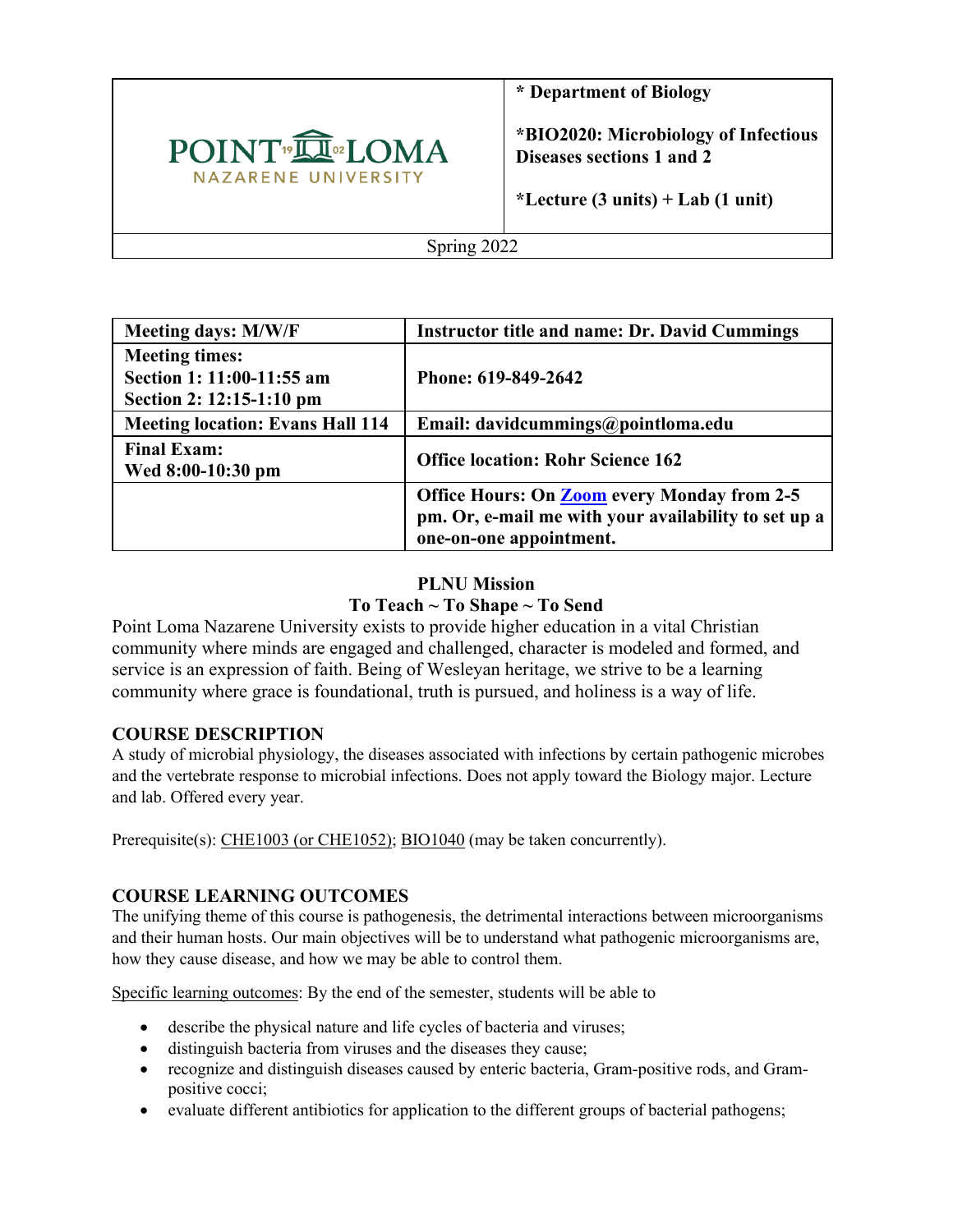• carry out and interpret fundamental microbiology lab procedures.

## **REQUIRED RESOURCES**

- *1. Microbiology With Diseases by Taxonomy,* 6th Edition. Robert W. Bauman, Pearson. https://www.pearson.com/store/p/microbiology-with-diseases-bytaxonomy/P100001156922/9780135800010# (E-Book)
- *2. Follow Your Gut.* Rob Knight, Simon & Schuster, 2015. ISBN 978-1476784748
- *3. The Sanford Guide to Antimicrobial Therapy* **app:** https://www.sanfordguide.com/products/digital-subscriptions/sanford-guide-toantimicrobial-therapy-mobile/ Discount instructions sent by email.
- *4. Safety glasses for lab.* Note: these are not required if you wear reading glasses in lab.

## **COURSE CREDIT HOUR INFORMATION**

In the interest of providing sufficient time to accomplish the stated Course Learning Outcomes, this class meets the PLNU credit hour policy for a 4-unit class delivered over 15 weeks. It is anticipated that students will spend a minimum of 37.5 participation hours per credit hour on their coursework. For this course, students will spend an estimated 150 total hours meeting the course learning outcomes. The time estimations are provided in the Canvas modules.

## **ASSESSMENT AND GRADING**

#### **Assessment and grading:**

A total of 800 points are possible in the class: 650 points in lecture and another 150 points in lab.

*Exams* **(500 points)** –There will be four multiple-choice exams, including the final, in this course, each worth 125 points. Exam questions will be focused on material from lecture (as opposed to lab). Exams 2 and 3 will be semi-cumulative, with approximately 20% of the points coming from questions associated with the previous chapters (*i.e.*, those on which you have already been tested). The final exam will be approximately 25% on new content (enterobacteria and coronaviruses) and 75% on the cumulative material covering the entire semester. If you have a legitimate conflict with an exam date/time, you must inform the instructor prior to the week of the exam to arrange for a makeup exam. Students are responsible for all lecture material AND everything on the reading guides, whether or not it is covered in class.

*Homework* **(100 points)** – Weekly homework will be assigned (10 points each). Due dates can be found in the course schedule posted on CANVAS (Calendar) and in the schedule below. These assignments are usually due on Fridays prior to class time.

*Chemistry review quiz* **(10 points)** – Chemistry is an important pre-requisite to BIO2020. To ensure that you remember basic chemistry terminology and principles, you will be given a quiz early in the semester. The instructor will inform you in advance of the topics you can expect on the quiz.

*Case studies* **(30 points)** – Learning infectious disease principles in context can be a powerful way to ensure retention of the material. At three strategic points in the semester, students will be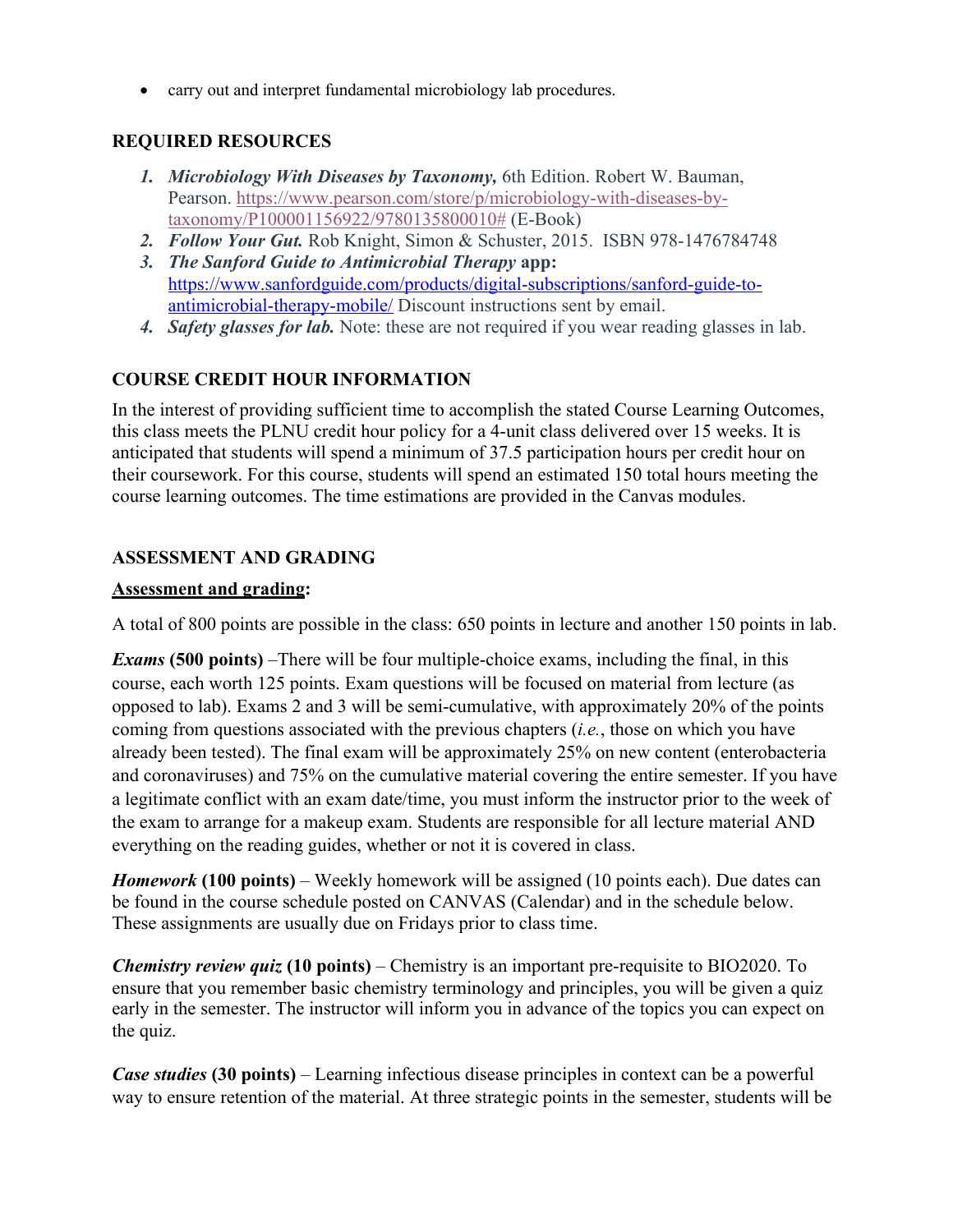assigned a case study describing a real infection. Pre-class worksheets will be assigned and should be typed up and turned in on the due date prior to lecture (4 pts each). All of class time on the due date will be dedicated to an in-class worksheet (6 pts each), and two or three questions from the case studies will be found on the exams.

*Participation/Attendance/Group Learning* **(10 points)** – BIO2020 will meet every Monday, Wednesday, and Friday. Attendance will periodically be taken at these synchronous lectures. In addition, there will be group learning opportunities most weeks. Your participation in these discussions, group assignments, etc. will contribute towards your participation grade.

*Laboratory activities* **(150 points)** – The BIO2020 lab is designed to expose the student to some of the essential tools of the microbiologist in a safe, controlled environment. More details can be found in the separate lab syllabus.

| Point breakdown                         |                     |  |
|-----------------------------------------|---------------------|--|
| Exams $(4)$                             | 500 points          |  |
| Homework assignments                    | 100 points          |  |
| Chemistry review quiz                   | 10 points           |  |
| Case studies $(3)$                      | 30 points           |  |
| Participation/Attendance/Group Learning | 10 points           |  |
| Laboratory activities                   | 150 points          |  |
| <b>TOTAL</b>                            | 800 possible points |  |

#### **Grade Scale Based on Percentages**

| $A$ 92-100    | $B+88-89$     | $C+78-79$     | $D+68-69$     | F 59 or lower |
|---------------|---------------|---------------|---------------|---------------|
| $A - 90 - 91$ | B 82-87       | $C$ 72-77     | D $62-67$     |               |
|               | $B - 80 - 81$ | $C - 70 - 71$ | $D - 60 - 61$ |               |

\*NOTE: Final percentages will be rounded to the nearest whole number and the letter grade assigned will be non-negotiable.

## **STATE AUTHORIZATION**

State authorization is a formal determination by a state that Point Loma Nazarene University is approved to conduct activities regulated by that state. In certain states outside California, Point Loma Nazarene University is not authorized to enroll online (distance education) students. If a student moves to another state after admission to the program and/or enrollment in an online course, continuation within the program and/or course will depend on whether Point Loma Nazarene University is authorized to offer distance education courses in that state. It is the student's responsibility to notify the institution of any change in his or her physical location. Refer to the map on State Authorization to view which states allow online (distance education) outside of California.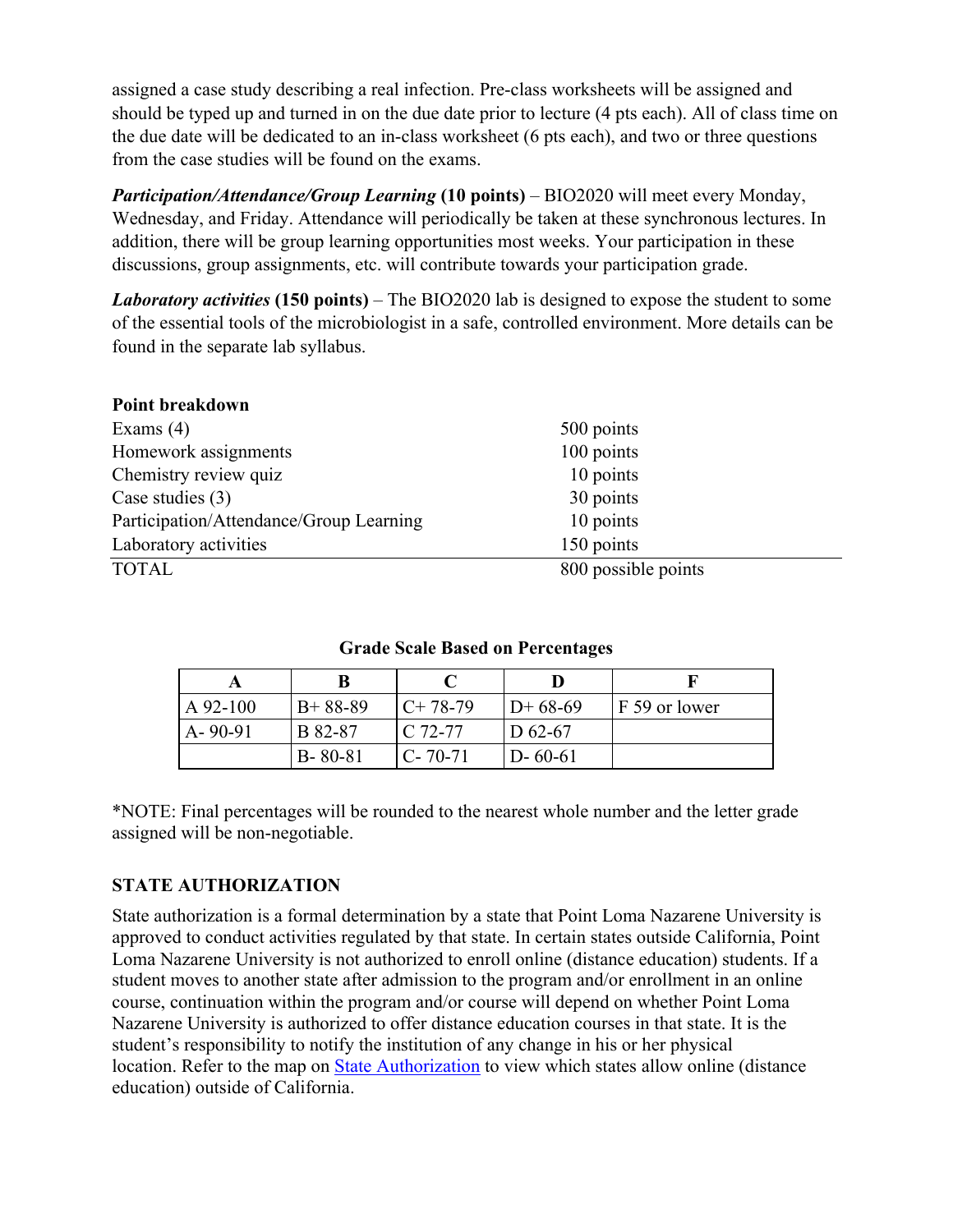## **INCOMPLETES AND LATE ASSIGNMENTS**

All assignments are to be submitted/turned in by the beginning of the class session when they are due—including assignments posted in Canvas. Late work will only be accepted in highly unusual circumstances.

## **PLNU COPYRIGHT POLICY**

Point Loma Nazarene University, as a non-profit educational institution, is entitled by law to use materials protected by the US Copyright Act for classroom education. Any use of those materials outside the class may violate the law.

## **PLNU ACADEMIC HONESTY POLICY**

Students should demonstrate academic honesty by doing original work and by giving appropriate credit to the ideas of others. Academic dishonesty is the act of presenting information, ideas, and/or concepts as one's own when in reality they are the results of another person's creativity and effort. A faculty member who believes a situation involving academic dishonesty has been detected may assign a failing grade for that assignment or examination, or, depending on the seriousness of the offense, for the course. Faculty should follow and students may appeal using the procedure in the university Catalog. See Academic Policies for definitions of kinds of academic dishonesty and for further policy information.

## **PLNU ACADEMIC ACCOMMODATIONS POLICY**

While all students are expected to meet the minimum standards for completion of this course as established by the instructor, students with disabilities may require academic adjustments, modifications or auxiliary aids/services. At Point Loma Nazarene University (PLNU), these students are requested to register with the Educational Access Center (EAC), located in the Bond Academic Center (EAC@pointloma.edu or 619-849-2486). The EAC's policies and procedures for assisting such students in the development of an appropriate academic adjustment plan (AP) allows PLNU to comply with Section 504 of the Rehabilitation Act and the Americans with Disabilities Act. Section 504 prohibits discrimination against students with special needs and guarantees all qualified students equal access to and benefits of PLNU programs and activities. After the student files the required documentation, the EAC, in conjunction with the student, will develop an AP to meet that student's specific learning needs. The EAC will thereafter email the student's AP to all faculty who teach courses in which the student is enrolled each semester. The AP must be implemented in all such courses.

If students do not wish to avail themselves of some or all of the elements of their AP in a particular course, it is the responsibility of those students to notify their professor in that course. PLNU highly recommends that EAC students speak with their professors during the first two weeks of each semester about the applicability of their AP in that particular course and/or if they do not desire to take advantage of some or all of the elements of their AP in that course.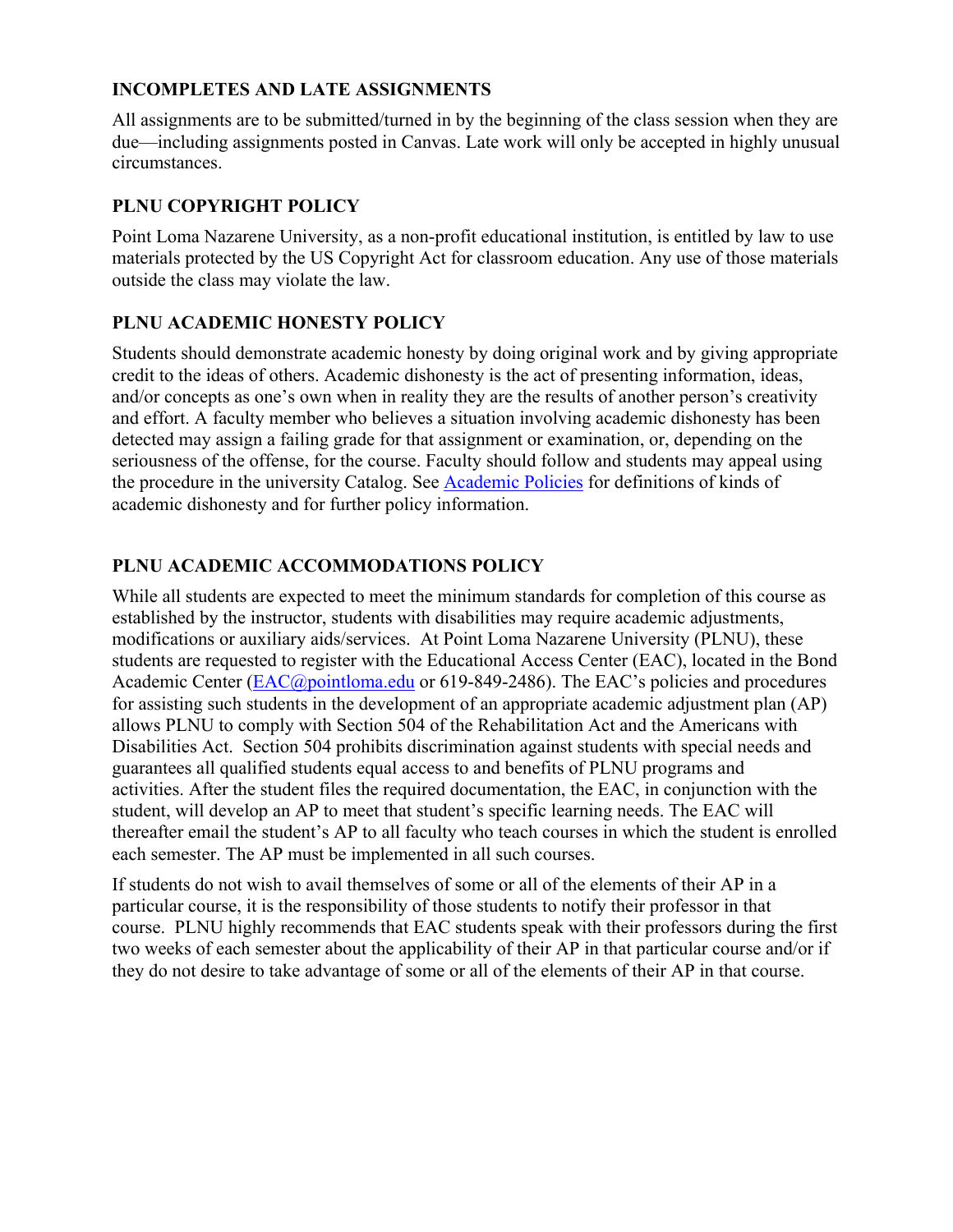# **PLNU ATTENDANCE AND PARTICIPATION POLICY**

Regular and punctual attendance at all **synchronous** class sessions is considered essential to optimum academic achievement. If the student is absent for more than 10 percent of class sessions (virtual or face-to-face), the faculty member will issue a written warning of deenrollment. If the absences exceed 20 percent, the student may be de-enrolled without notice until the university drop date or, after that date, receive the appropriate grade for their work and participation. In some courses, a portion of the credit hour content will be delivered **asynchronously** and attendance will be determined by submitting the assignments by the posted due dates. See Academic Policies in the Undergraduate Academic Catalog. If absences exceed these limits but are due to university excused health issues, an exception will be granted.

#### **Asynchronous Attendance/Participation Definition**

A day of attendance in asynchronous content is determined as contributing a substantive note, assignment, discussion, or submission by the posted due date. Failure to meet these standards will result in an absence for that day. Instructors will determine how many asynchronous attendance days are required each week.

## **SPIRITUAL CARE**

Please be aware PLNU strives to be a place where you grow as whole persons. To this end, we provide resources for our students to encounter God and grow in their Christian faith. If students have questions, a desire to meet with the chaplain or have prayer requests you can contact the Office of Spiritual Development.

#### **USE OF TECHNOLOGY**

In order to be successful in the online environment, you'll need to meet the minimum technology and system requirements; please refer to the *Technology and System Requirements* information. Additionally, students are required to have headphone speakers compatible with their computer available to use. If a student is in need of technological resources, please contact student-techrequest@pointloma.edu.

Problems with technology do not relieve you of the responsibility of participating, turning in your assignments, or completing your class work.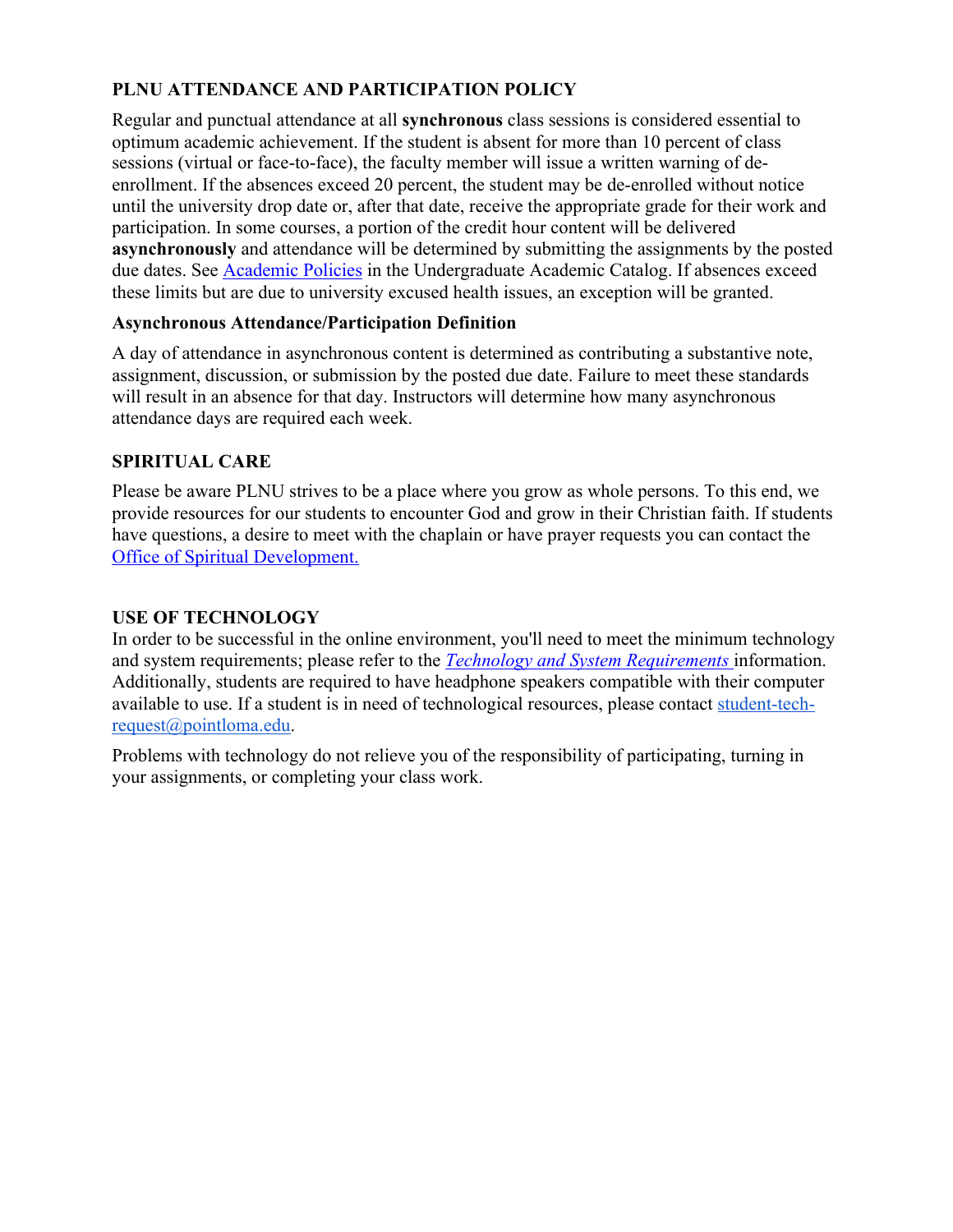#### **CLASS SCHEDULE**

WK 1 | January 11 – 14 | The Chemistry of Microbiology (CH.2) and Cell Structures and Function (CH.3)

- Basic chemistry review
- Eukaryotic cells
- Homework 1 (due Friday before class)

WK 2 | January 19 - 21 | Cell Structures and Function (CH.3) and Pathogenic Gram-Positive Bacteria (CH.19)

- Prokaryotic cells
- Some Gram-positive pathogens
- Homework 2 (due Friday before class)

WK 3 | January 24 – 28 | Microbial Metabolism (CH.5) and Case Study 1

- Enzymes and energy
- Carbohydrate catabolism overview
- Homework 3 (due Friday before class)
- UTI Case study (definitions due Friday before class)

WK 4 | January 31 – February 4 | Microbial Metabolism (CH.5) and Exam 1

- Cellular respiration
- Fermentation
- Exam 1 (February 4)
- WK 5 | February 7 11 | Microbial Nutrition and Growth (CH.6)
	- Nutrition and growth
	- Homework 4 (due Friday before class)
- WK 6 | February 14 18 | Microbial Genetics (CH.7)
	- Overview of replication, transcription, and translation
	- Horizontal gene transfer
	- Homework 5 (due Friday before class)
- WK 7 | February 21 25 | Antimicrobial Drugs (CH.10) and Case Study 2
	- Antibiotics
	- Antibiotic resistance
	- Homework 6 (due Friday before class)
	- RTI Case study (definitions due Friday before class)
- WK 8 | February 28 March 4 | Viruses (CH.13)
	- Bacteriophage
	- Human viruses
	- Homework 7 (due Friday before class)
- WK 9 | March 7 11 | Spring Break
- WK 10 | March 14 18 | Pathogenic RNA Viruses (CH.25) and Exam 2
	- Influenza viruses
	- Exam 2 (Friday March 18)